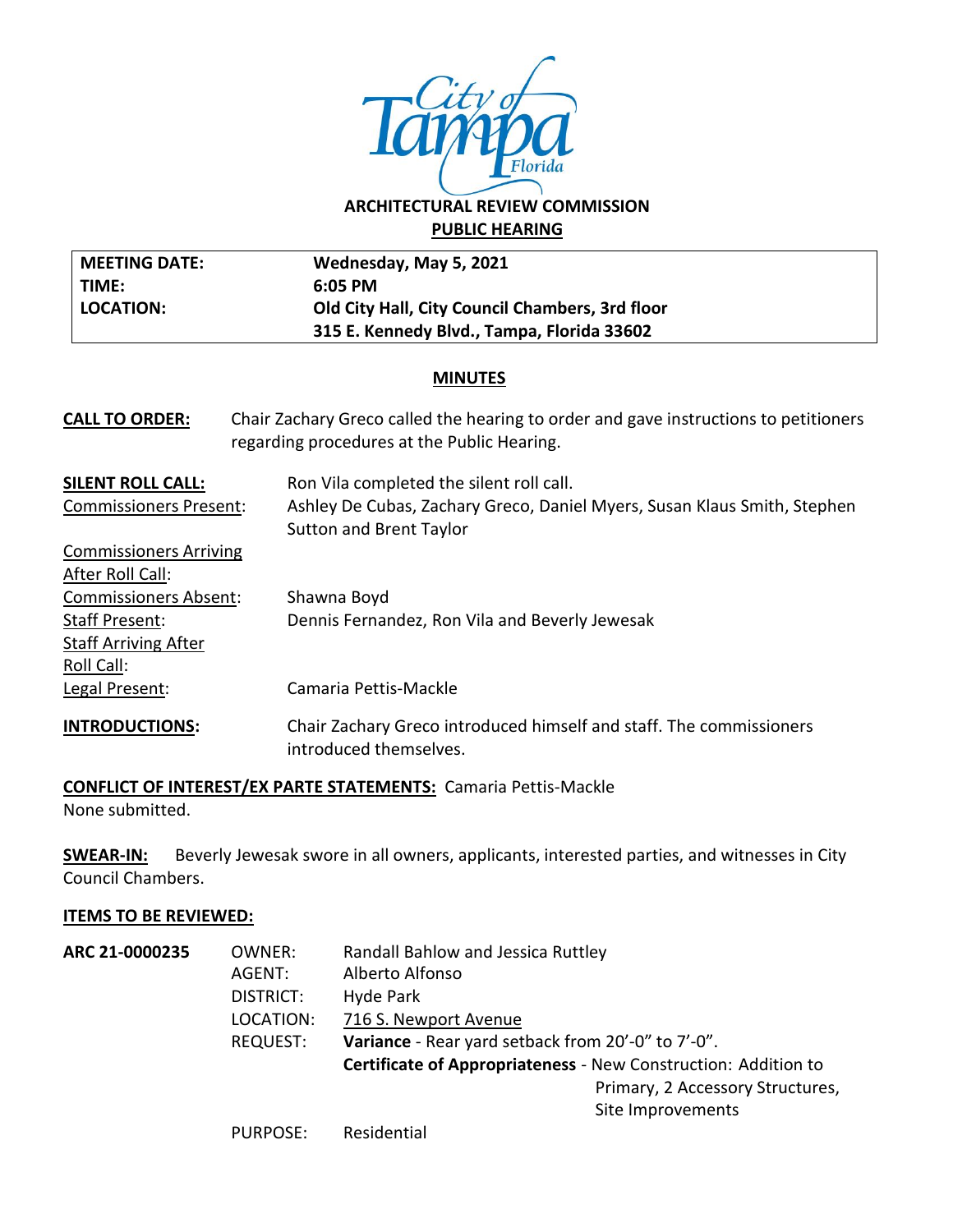Additional swear in was performed.

Public Comment for the variance only: Allison Wilkins and Mike Collins.

#### **Motion: Susan Klaus Smith Second: Ashley De Cubas**

Move that the variance request for case **ARC 21-0000235** for property located at **716 S. Newport Avenue** be **denied** as depicted on the site plan presented at the Public Hearing for a rear yard setback from 20'-0" to 7'-0"*,*with no encroachments for eaves and gutters*;* based upon the failure of the petitioner to meet the burden of proof with regard to the six hardship criteria set forth in Section 27-114(d) of the City of Tampa Code of Ordinances for granting variances as stated and the evidence provided in this Public Hearing, **specifically that** it does not meet the criteria and there is no alleged hardship or practical difficulty that are unique and singular with respect to the property, or with respect to a structure or building thereon, and it is suffered in common with other properties, structures, or buildings similarly located.

# **The motion was approved by a vote of 4-2-0, with Commissioners Taylor and Sutton voting against.**

### **Motion: Ashley De Cubas Second: Susan Klaus Smith**

Move to grant a **continuance** in case **ARC 21-0000235** for the property located at **716 S. Newport Avenue**, to the July 12, 2021 Public Hearing at 6:00 p.m.

#### **The motion was approved by a vote of 6-0-0.**

Additional swear in was performed.

| ARC 21-0000234 | OWNER:    | Robert M. and Melissa Thomason                                                   |
|----------------|-----------|----------------------------------------------------------------------------------|
|                | AGENT:    | Alan C. Dobbs                                                                    |
|                | DISTRICT: | Seminole Heights                                                                 |
|                |           | LOCATION: 5601 N. Seminole Avenue                                                |
|                |           | REQUEST: Certificate of Appropriateness - New Construction: Accessory Structure, |
|                |           | Site Improvements                                                                |
|                |           | PURPOSE: Residential                                                             |

Public Comment: No one came forward.

#### **Motion: Stephen Sutton Second: Susan Klaus Smith**

Move to grant a **Certificate of Appropriateness** for the drawings and documents presented at this Public Hearing in **ARC 21-0000234** for the property located at **5601 N. Seminole Avenue**, with the following conditions **to be approved by staff:**

• The upper level window details.

because, based upon the finding of fact, the proposed project is consistent with the "Seminole Heights Design Guidelines" of the City of Tampa, for the following reasons: scale, height, and massing, and building form. Maintaining the materials within the district, maintaining the trim and detail respective to the primary dwelling and roof forms.

#### **The motion was approved by a vote of 6-0-0.**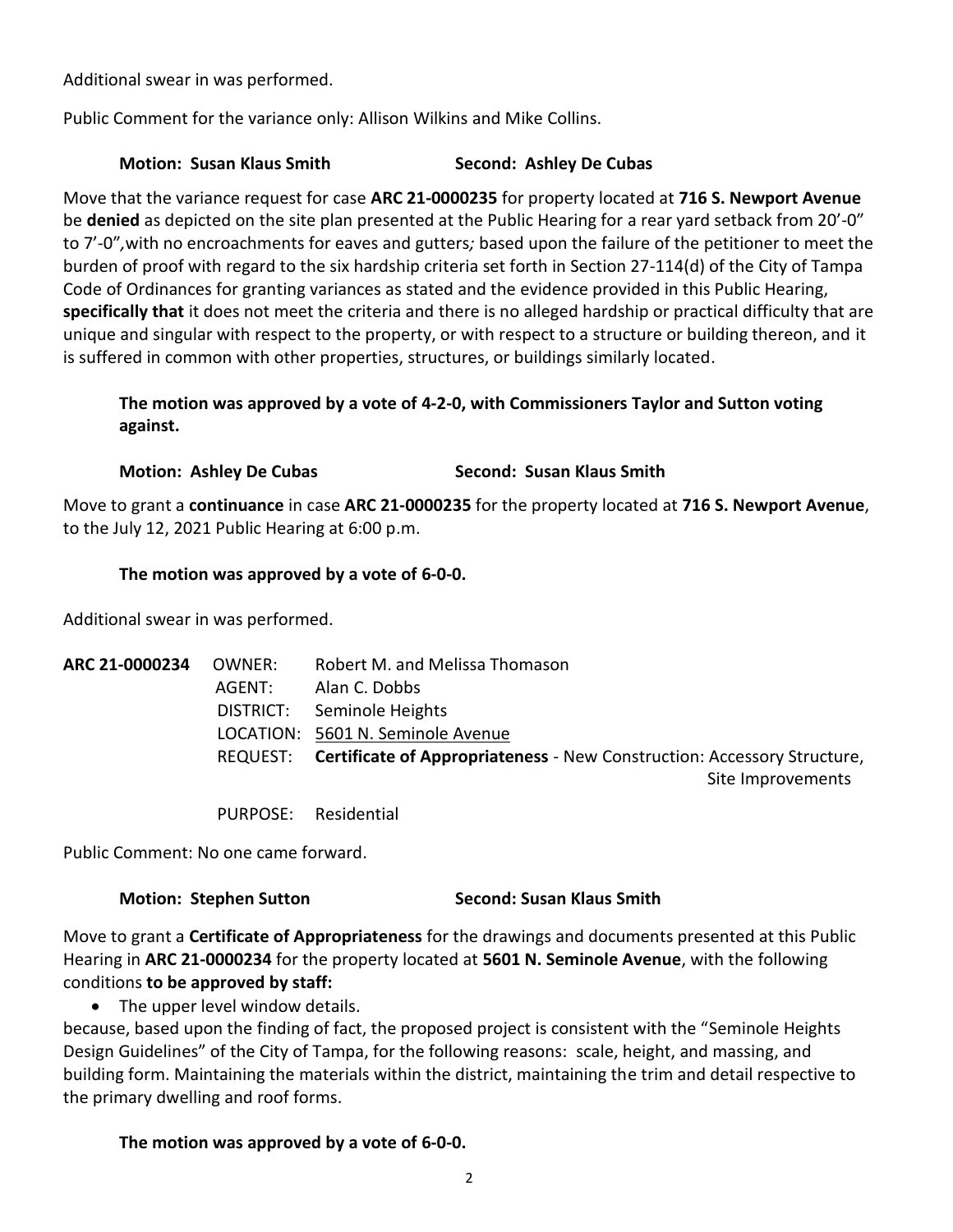Additional swear in was performed.

**ARC 21-0000237** OWNER: WT Real Estate Holdings II LLC AGENT: Stephen Smith DISTRICT: Hyde Park LOCATION: 910 S. Fremont Avenue REQUEST: **Certificate of Appropriateness** - New Construction: Addition to Primary, Addition to Accessory. Renovations: Accessory Structure PURPOSE: Residential

Public Comment: No one came forward.

### **Motion: Ashley De Cubas Second: Stephen Sutton**

Move to grant a **Certificate of Appropriateness** for the drawings and documents presented at this Public Hearing in **ARC 21-237** for the property located at **910 S. Fremont Avenue**, because, based upon the finding of fact, the proposed project is consistent with the "Hyde Park Design Guidelines" of the City of Tampa, for the following reasons: it's scale, massing, and building form are consistent.

# **The motion was approved by a vote of 6-0-0.**

Chair called a 5-minute recess.

| ARC 21-0000241 | OWNER:          | James and Shannon Falcon                                          |
|----------------|-----------------|-------------------------------------------------------------------|
|                | AGENT:          | Ralph Schuler                                                     |
|                | DISTRICT:       | Tampa Heights                                                     |
|                | LOCATION:       | 401 E. Amelia Avenue                                              |
|                | <b>REQUEST:</b> | <b>Certificate of Appropriateness - New Construction: Duplex,</b> |
|                |                 | Site Improvements                                                 |
|                | <b>PURPOSE:</b> | Residential                                                       |

Public Comment: John Stroncheck.

# **Motion: Susan Klaus Smith Second: Stephen Sutton**

Move to grant a **continuance** in case **ARC 21-0000241** for the property located at **401 E. Amelia Avenue**, to the July 12, 2021 Public Hearing at 6:00 p.m.

# **The motion was approved by a vote of 6-0-0.**

| ARC 21-0000189 | OWNER:                     | Richard Cole Woods and Terry Lee Knight                            |
|----------------|----------------------------|--------------------------------------------------------------------|
|                | AGENT:                     | Mary (Missy) Schukraft                                             |
|                | DISTRICT:                  | Hyde Park                                                          |
|                | LOCATION:                  | 704 S. Fielding Avenue                                             |
|                | <b>REQUEST:</b>            | <b>Certificate of Appropriateness - New Construction: Addition</b> |
|                | <b>PURPOSE:</b>            | Residential                                                        |
|                | <b>Withdrawn by Agent.</b> |                                                                    |